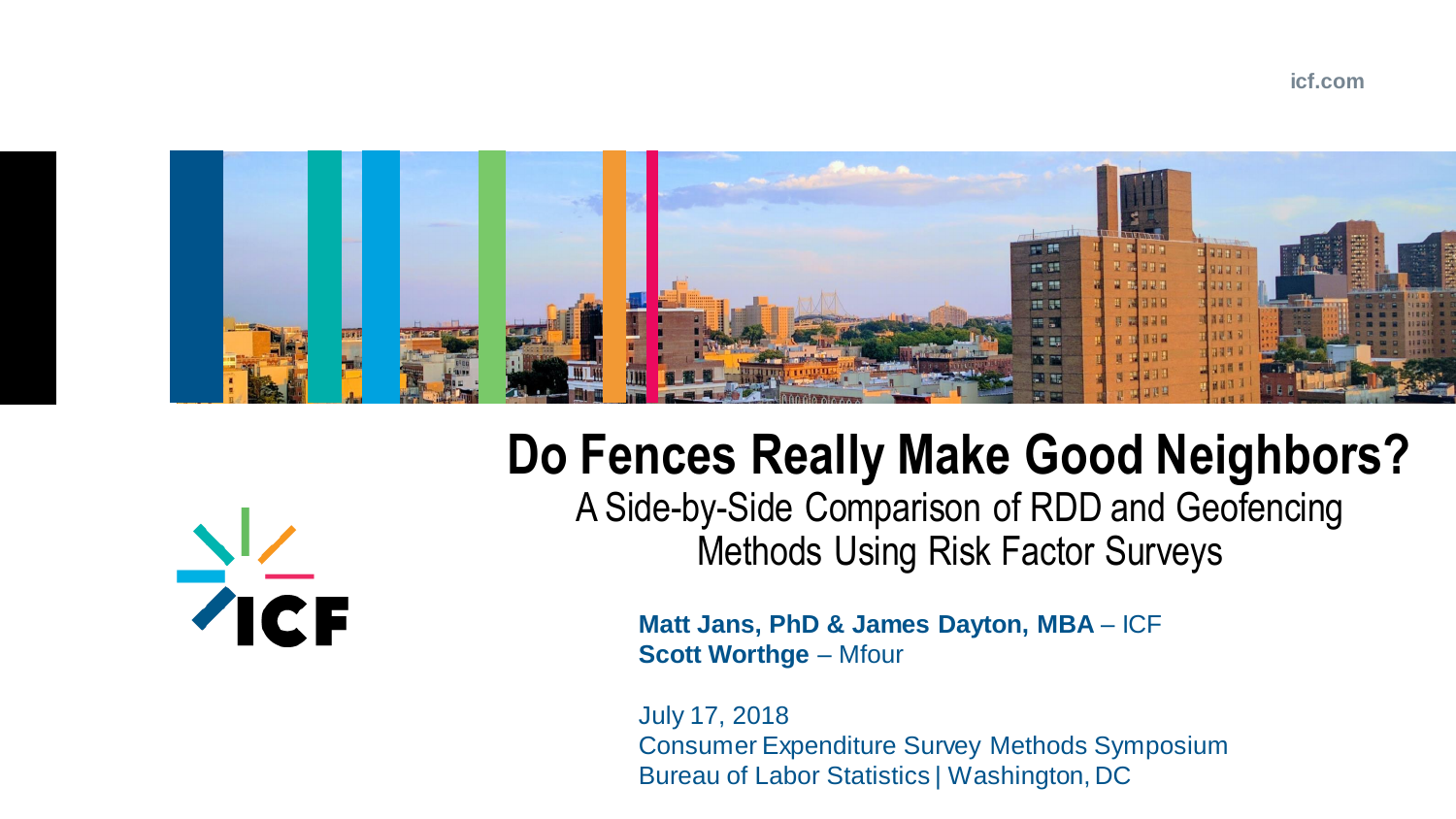## *New Sampling and Measurement Opportunities*



proprietary and confidential. Do not copy, distribute, or disclose.

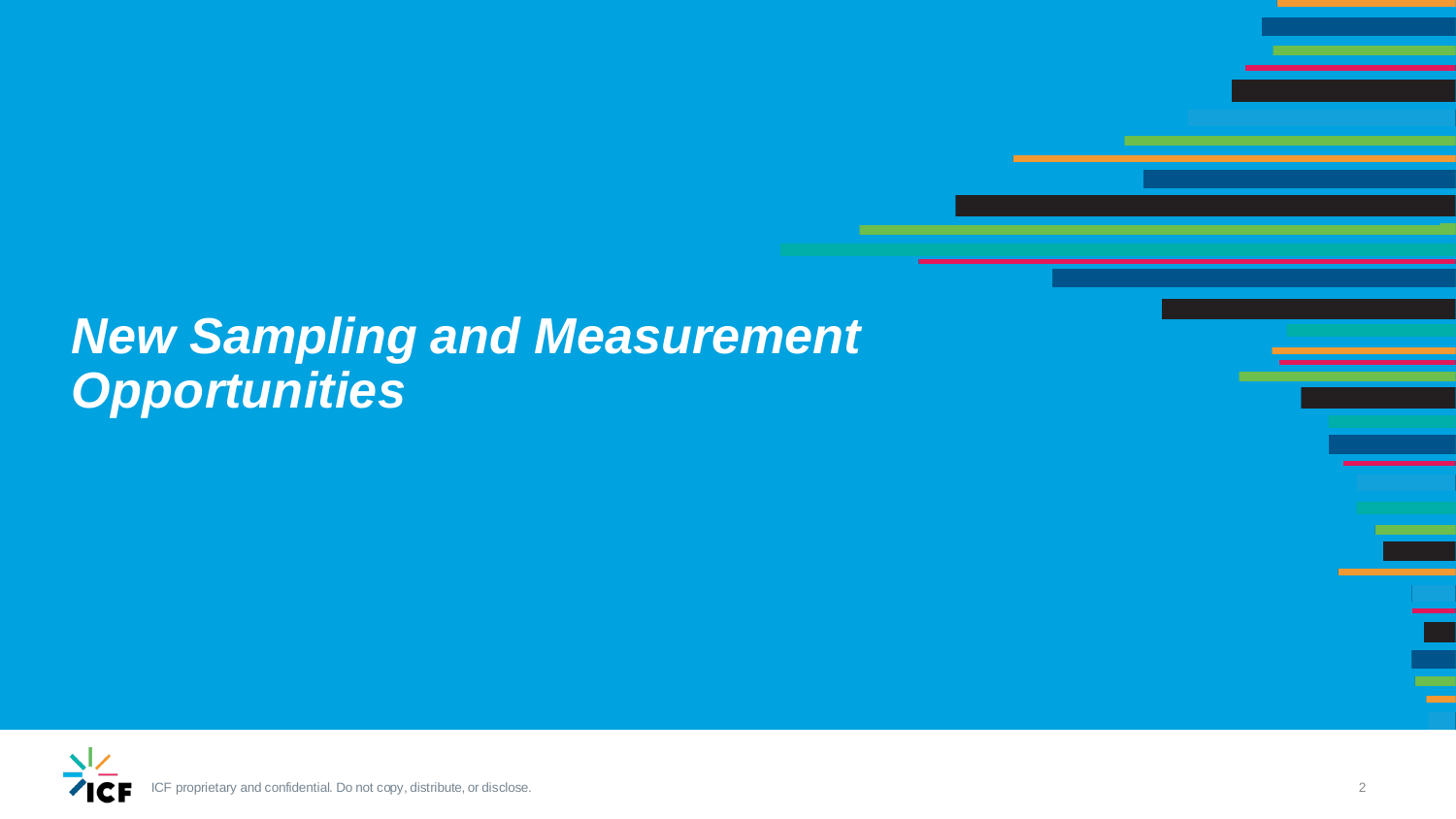

## **Challenges with Traditional Survey Methods**

## **Measurement**

- People must notice and encode events to report them later
- Recall of behaviors and events is imperfect; worse with time
- Intentions to act are less predictive than actual behavior

## **Sampling**

- Must screen many households to identify eligible respondents
	- Particularly for rare characteristics or infrequent activities
- Expensive (\$)
- Time consuming  $\Theta$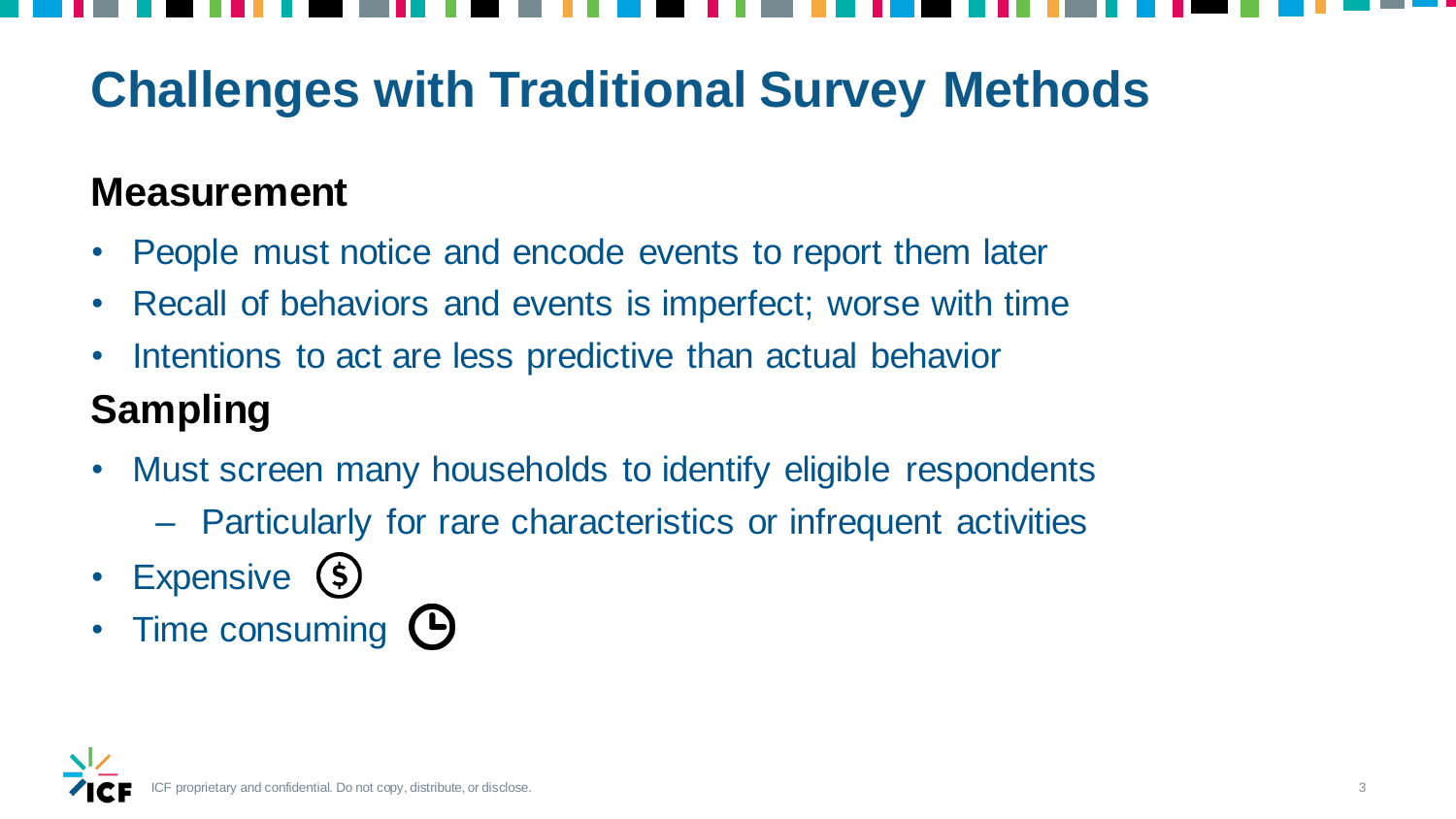



## **Research Motivation**

## **Measurement**

*Improve accuracy of health measures by asking respondents about their experiences in situ (e.g., at the doctor's office or at the gym).*

## **Sampling**

*Know when respondents might be likely to engage in a particular behavior and ask them to report in that moment.* 

## **New Source for Public Health Estimates**

*Can the resulting data produce statistical estimates that are comparable to traditional survey methods?*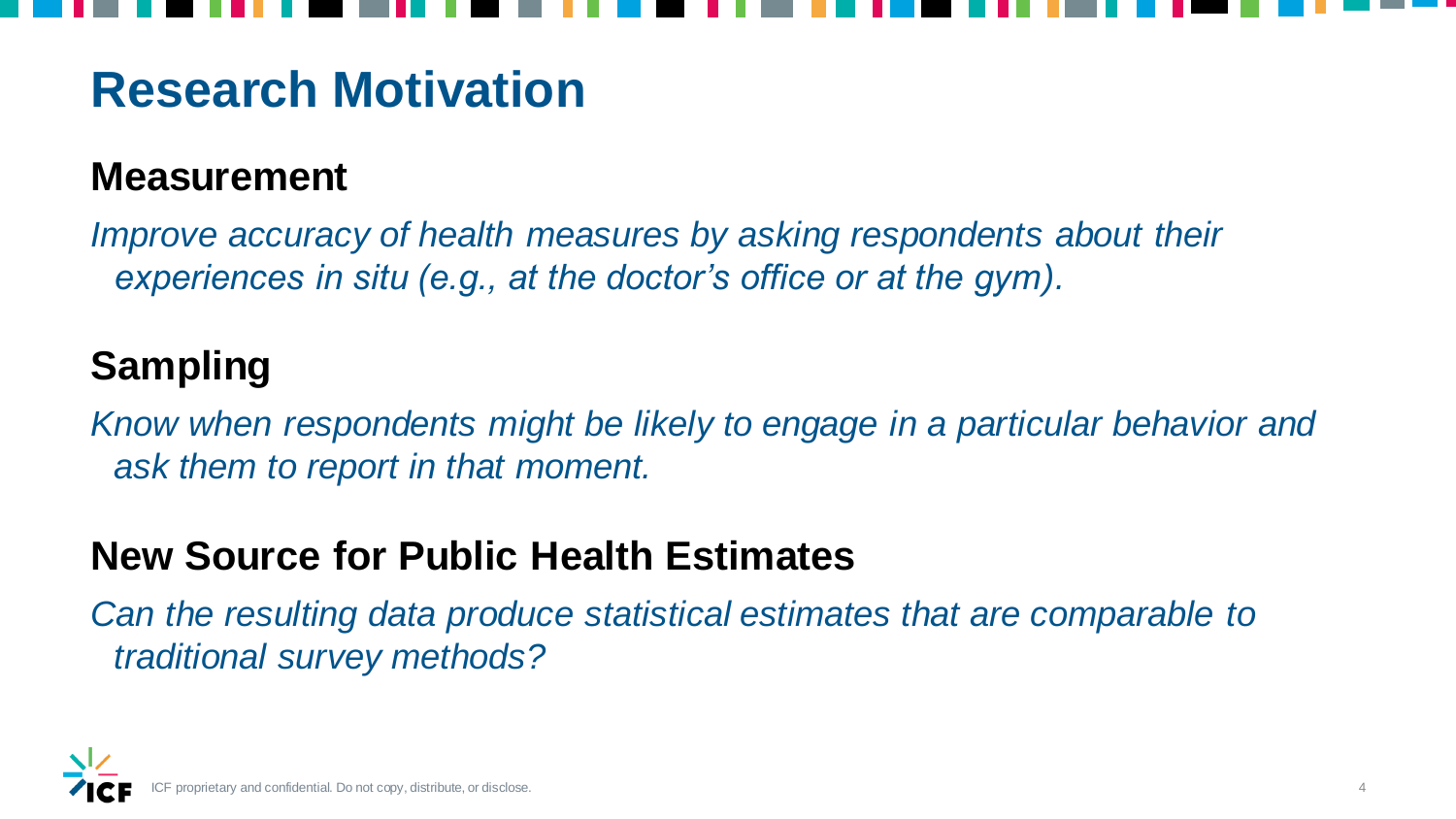ICF proprietary and confidential. Do not copy, distribute, or disclose.



## *Our Methodology*

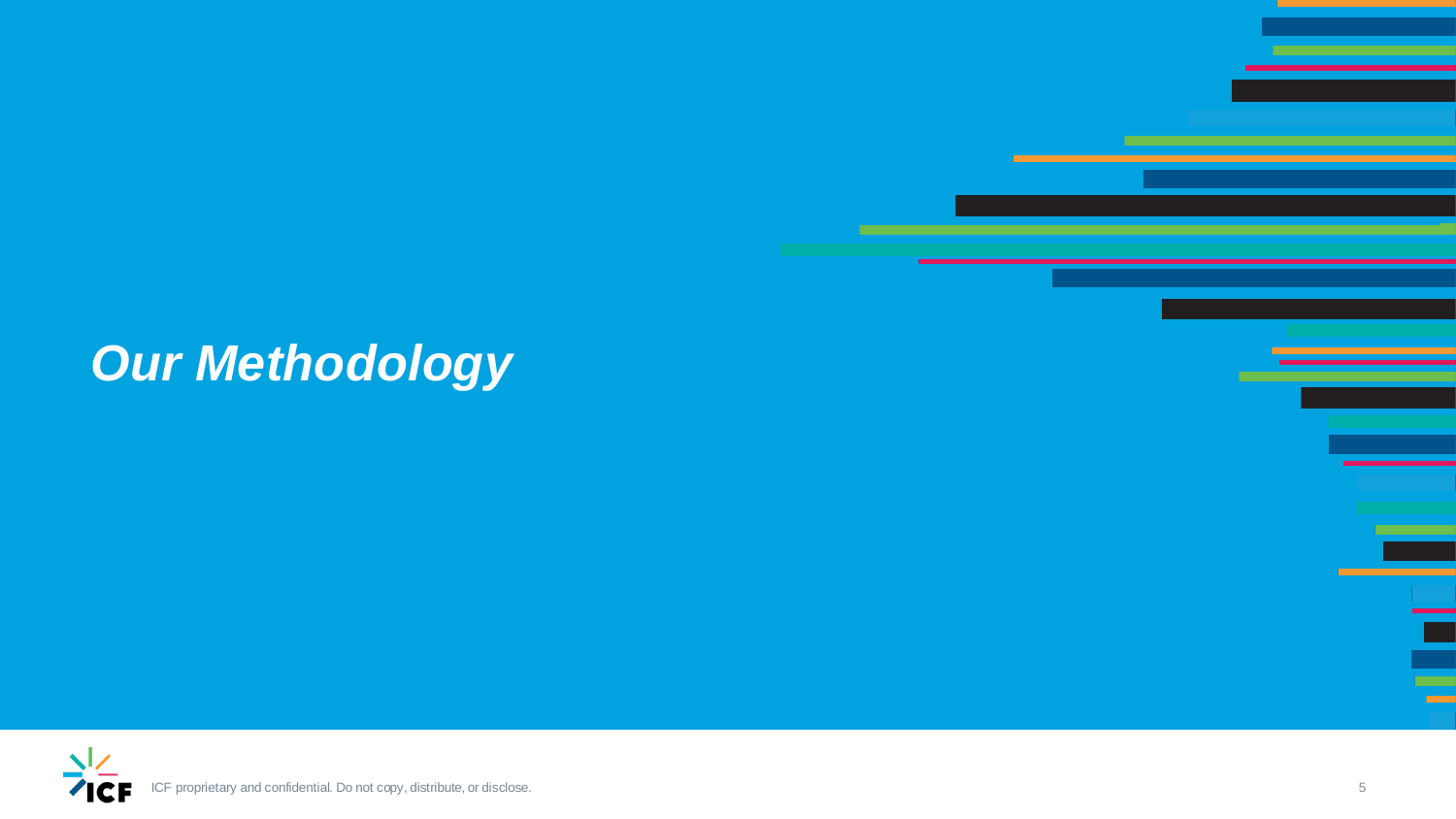



## **Panel**

**MFour's** *Surveys On The Go®* **Opt-in Panel [\(www.mfour.com](http://www.mfour.com/))** 

- **Largest mobile panel in US (***2M active members***)**
- **Non-Probability selection, participation largely spread by word-of-mouth**
	- No advertising, no internet pop-up ads
- **Completely owned/managed by MFour**
	- Limited overlap with other online opt-in panels
- **Specializes in:** 
	- Point-of-Emotion® measurement
	- Diary studies; in-home measurement; and ad, entertainment, and behavior trackers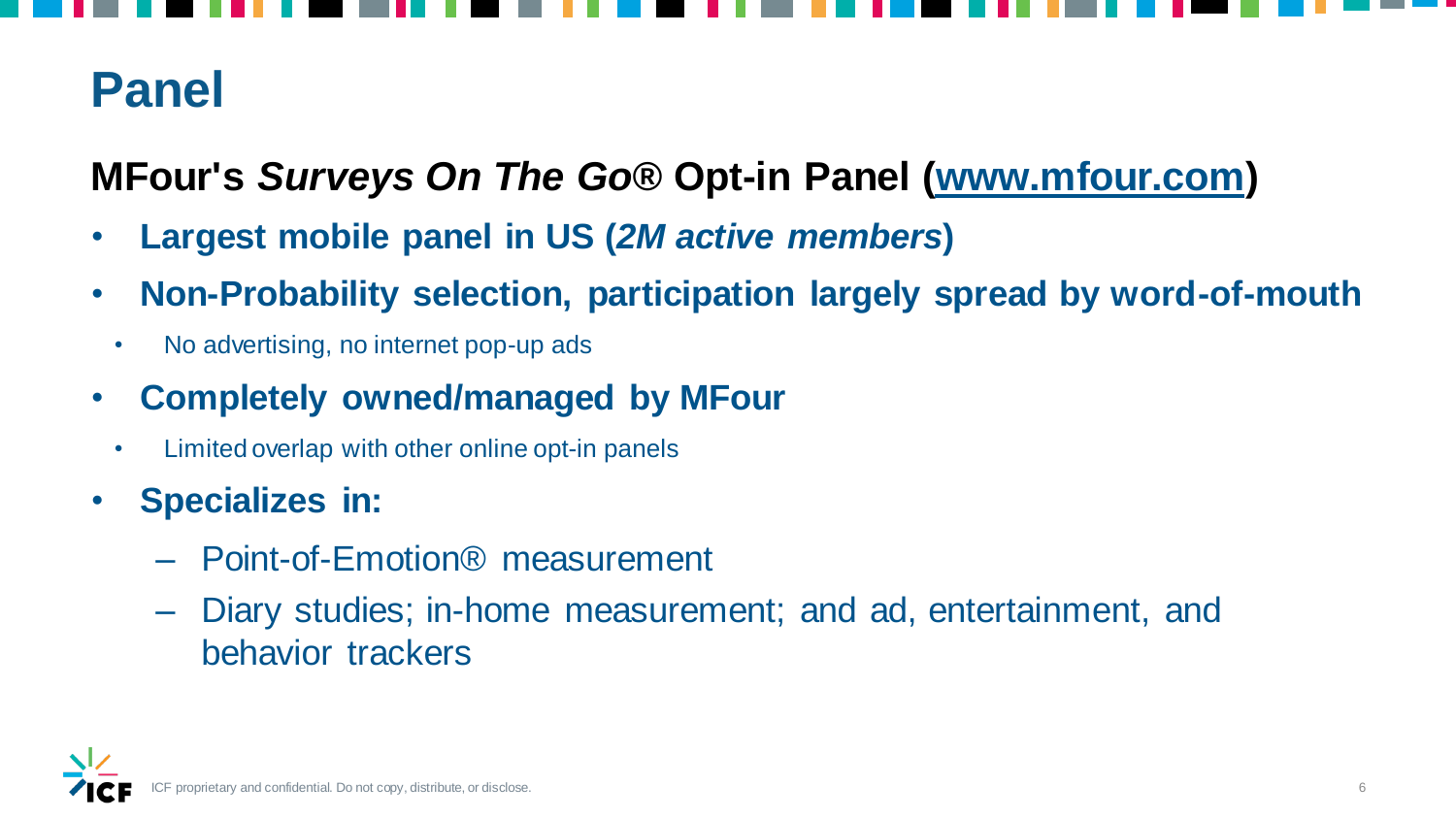## *So what does it look like?*



proprietary and confidential. Do not copy, distribute, or disclose. 7

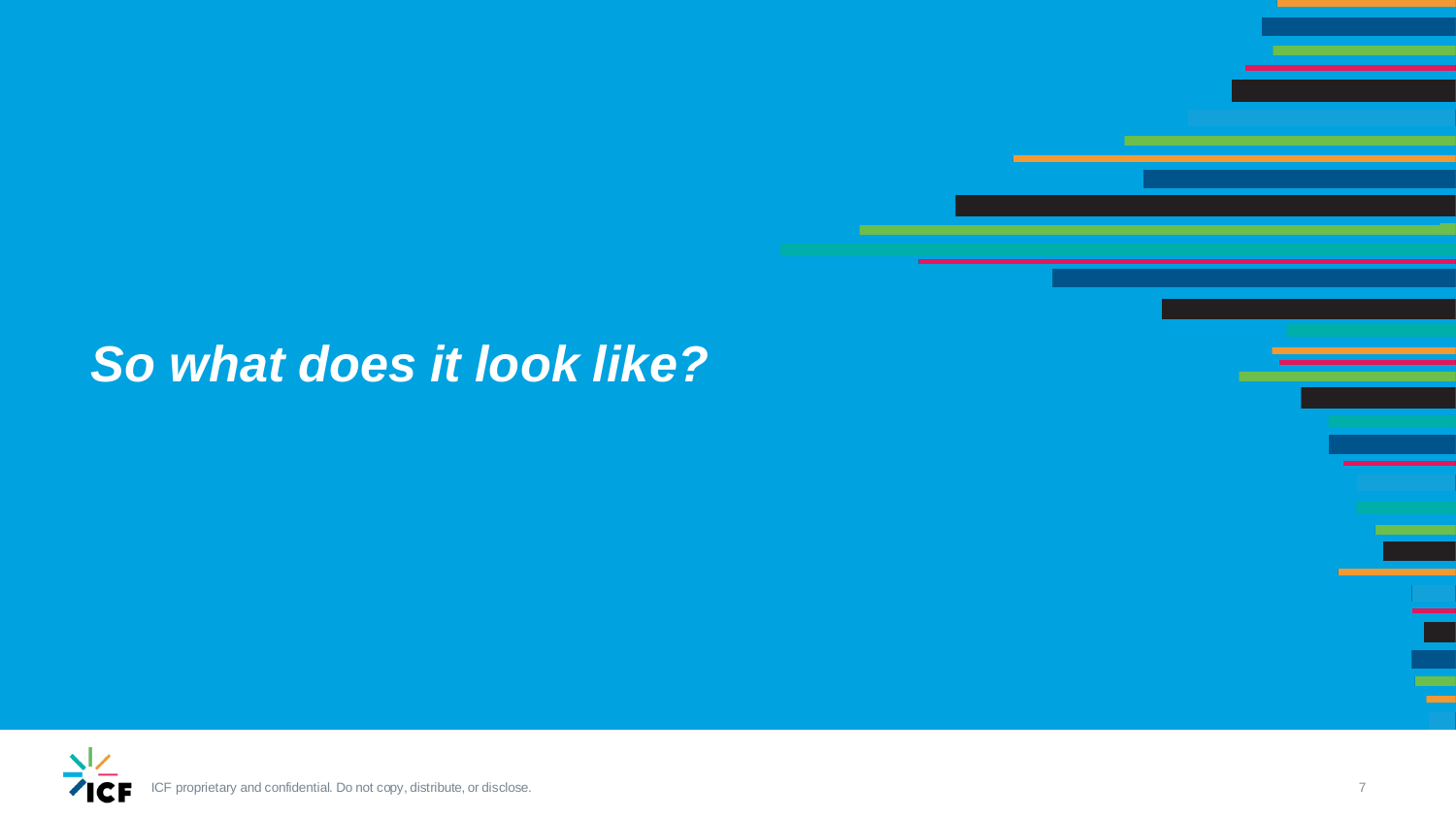

## **Smartphone Panel Interface**

## **Panel Member Dashboard A Single Question**

| 無知無<br>Surveys<br><b>SURVEYS</b><br>PROFILE<br>EARNED<br>\$0.50<br>Lifestyle<br>\$1.00 |
|----------------------------------------------------------------------------------------|
|                                                                                        |
| About Me                                                                               |
|                                                                                        |
|                                                                                        |
| \$2.00<br>Entertainment                                                                |
| \$5.00<br>Shopping Experience                                                          |

| Carrier <sub>?</sub> | 4:44 PM                                                                                                             |        |
|----------------------|---------------------------------------------------------------------------------------------------------------------|--------|
|                      | <b>Demographics</b>                                                                                                 | Cancel |
|                      | Some surveys address topics that are<br>relevant to specific industries. What is your<br>current employment status? |        |
|                      | Unemployed                                                                                                          |        |
|                      | Full-time White Collar/Professional                                                                                 |        |
|                      | <b>Full-time Blue Collar</b>                                                                                        |        |
| Part-time            |                                                                                                                     |        |
| Retired              |                                                                                                                     |        |
|                      | Homemaker                                                                                                           |        |
| Student              |                                                                                                                     |        |

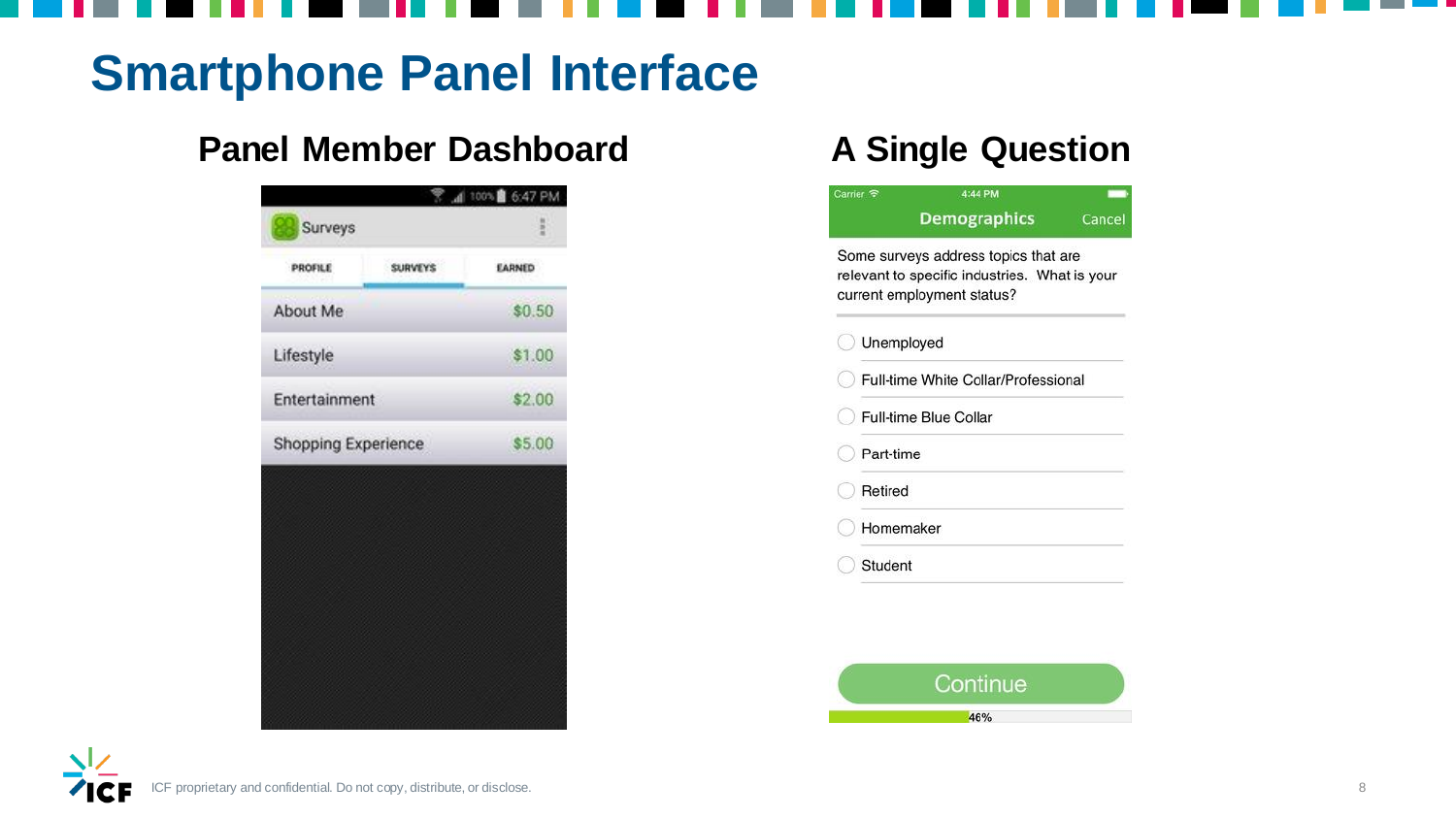## *But is it representative?*



proprietary and confidential. Do not copy, distribute, or disclose. 9

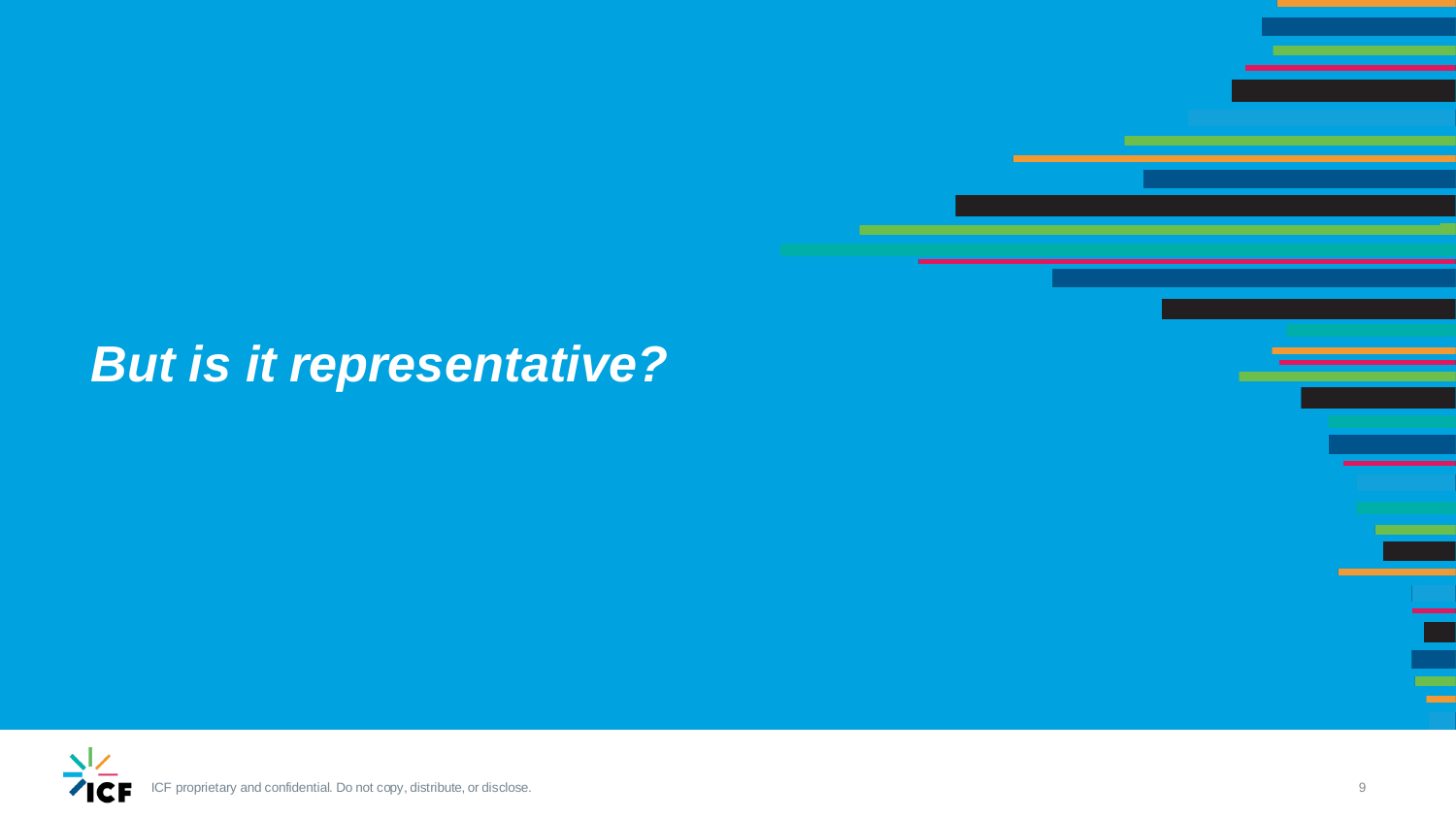## **MFour Panel v. US General Population**

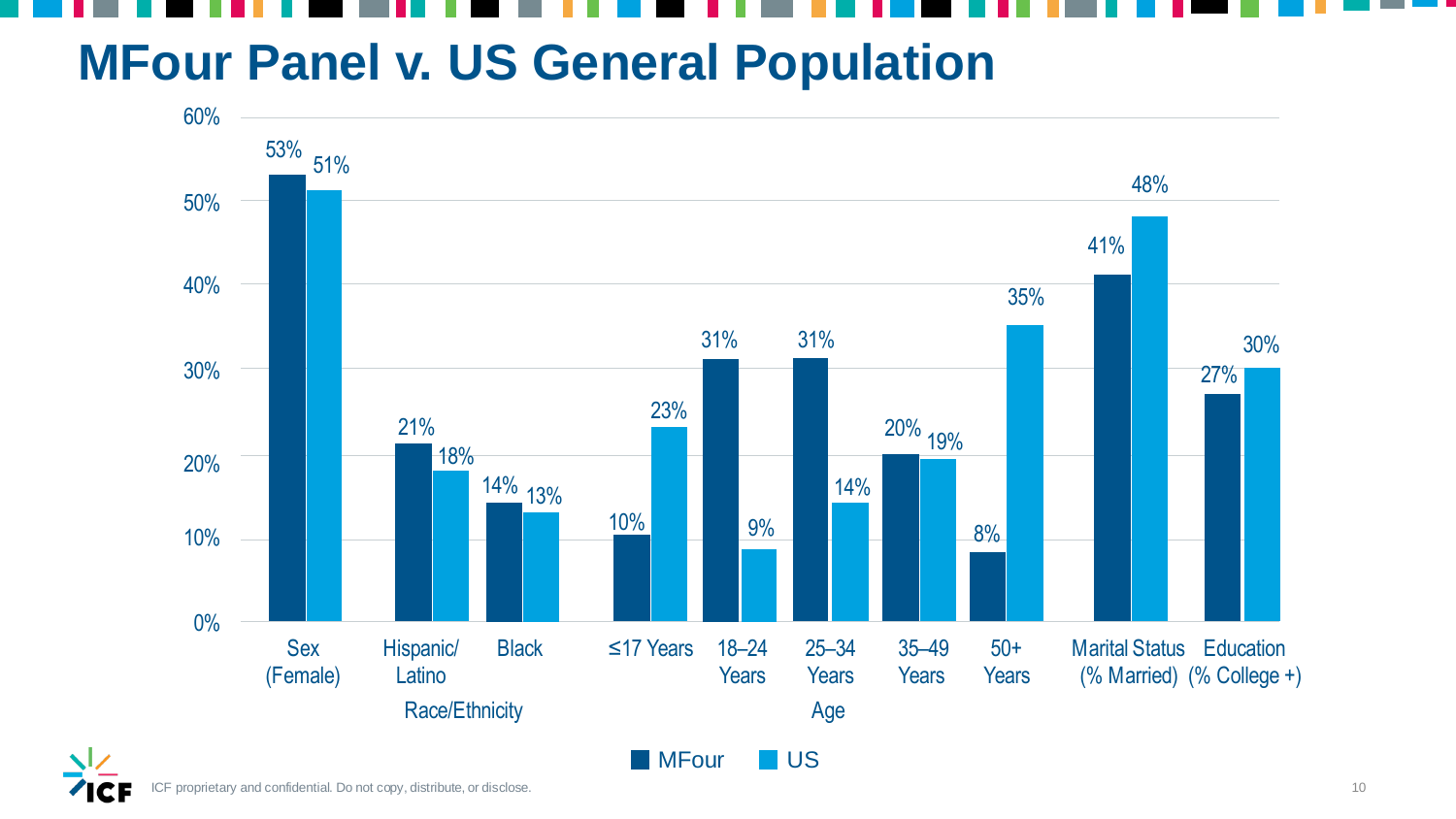## **MFour Panel v. US General Population**



proprietary and confidential. Do not copy, distribute, or disclose. 11

# 48% 27%

30%

## Marital Status Education (% Married) (% College +)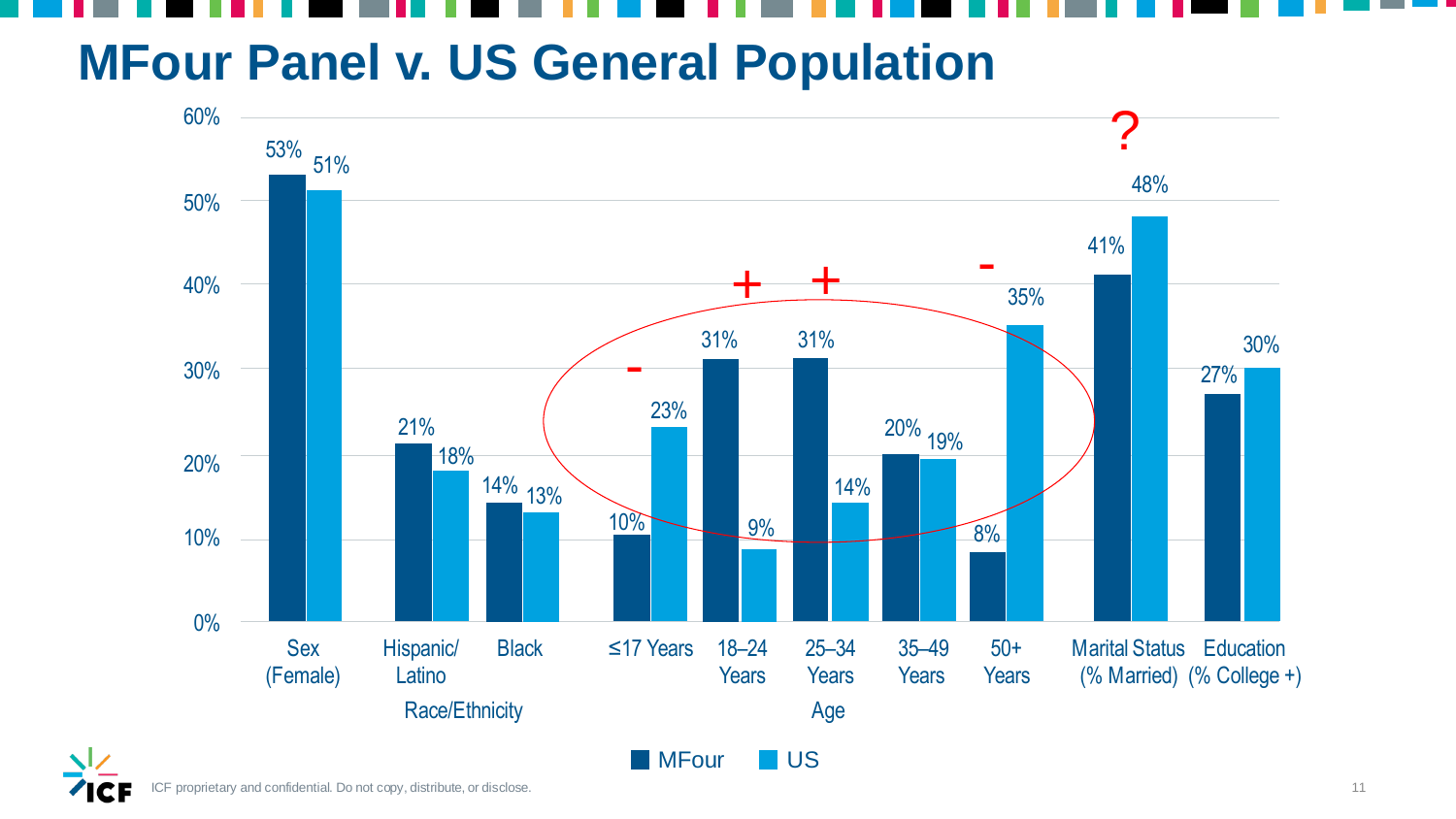



## *Our Study*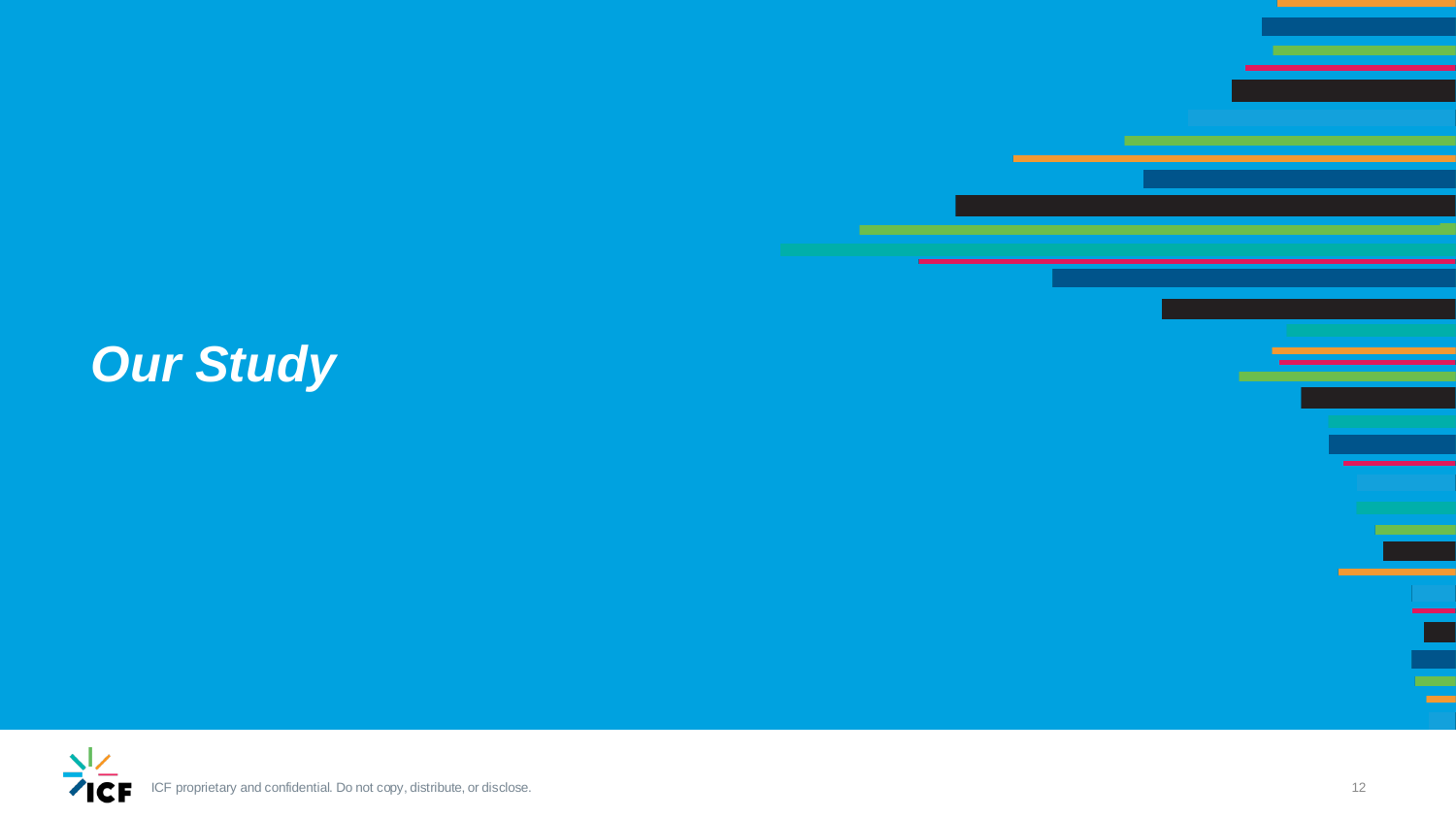## **Questionnaire**

## **Mode**

• Smartphone-based app

## **Topics**

- BRFSS and other health-related questions (for benchmarking)
	- Alcohol use
	- Smoking
	- Sugar-sweetened beverage consumption

Image capture of in-store tobacco, alcohol, or sugar-sweetened beverage display (for respondents completing the survey while still in store)

## **Nontraditional Survey Tasks**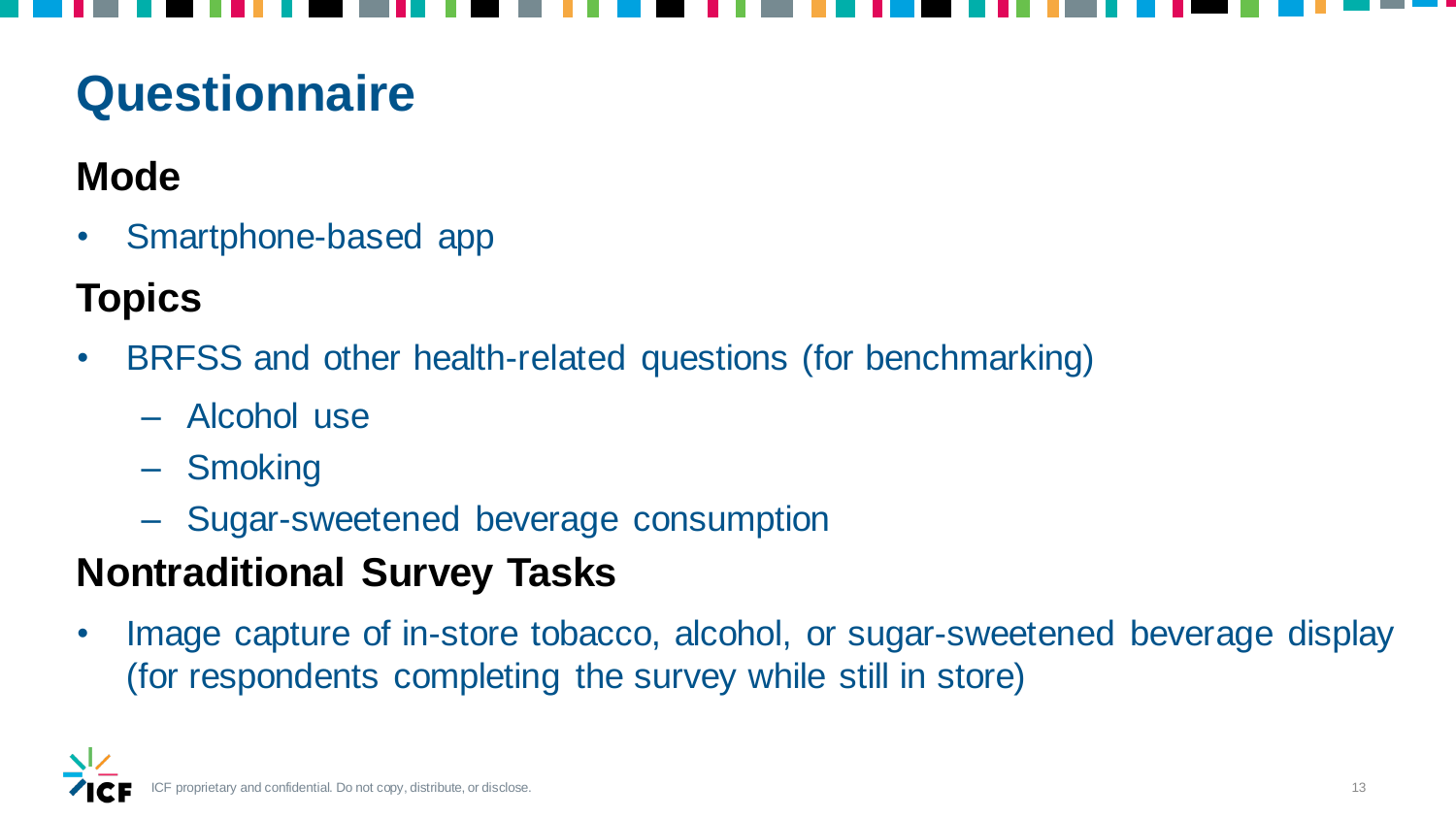![](_page_13_Picture_7.jpeg)

## **Sampling and Contact Specifications**

- **Geofenced grocery, liquor, and convenience stores nation-wide**
- **Invited when cross geofence** 
	- Cash register "cha-ching" and visual notification
- **Reminders at 1, 24, and 36 hours**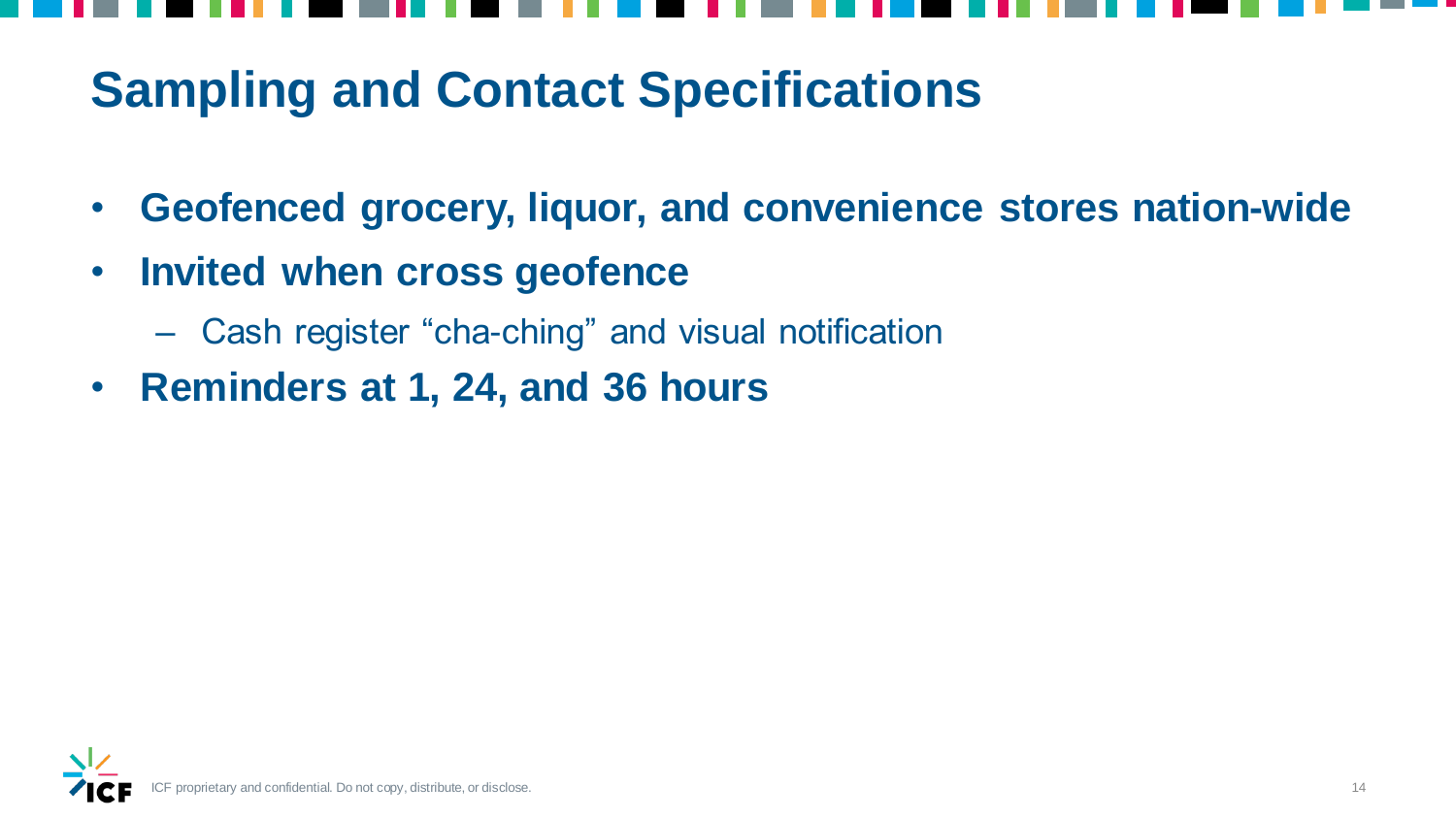## **Analysis Plan**

## **Sample Size**

• **Planning for 1,500 completes**

## **Benchmarking**

- **BRFSS (CATI/RDD)**
- **Similar health behavior data** 
	- Web and mail
	- Nonprobability web panels

roprietary and confidential. Do not copy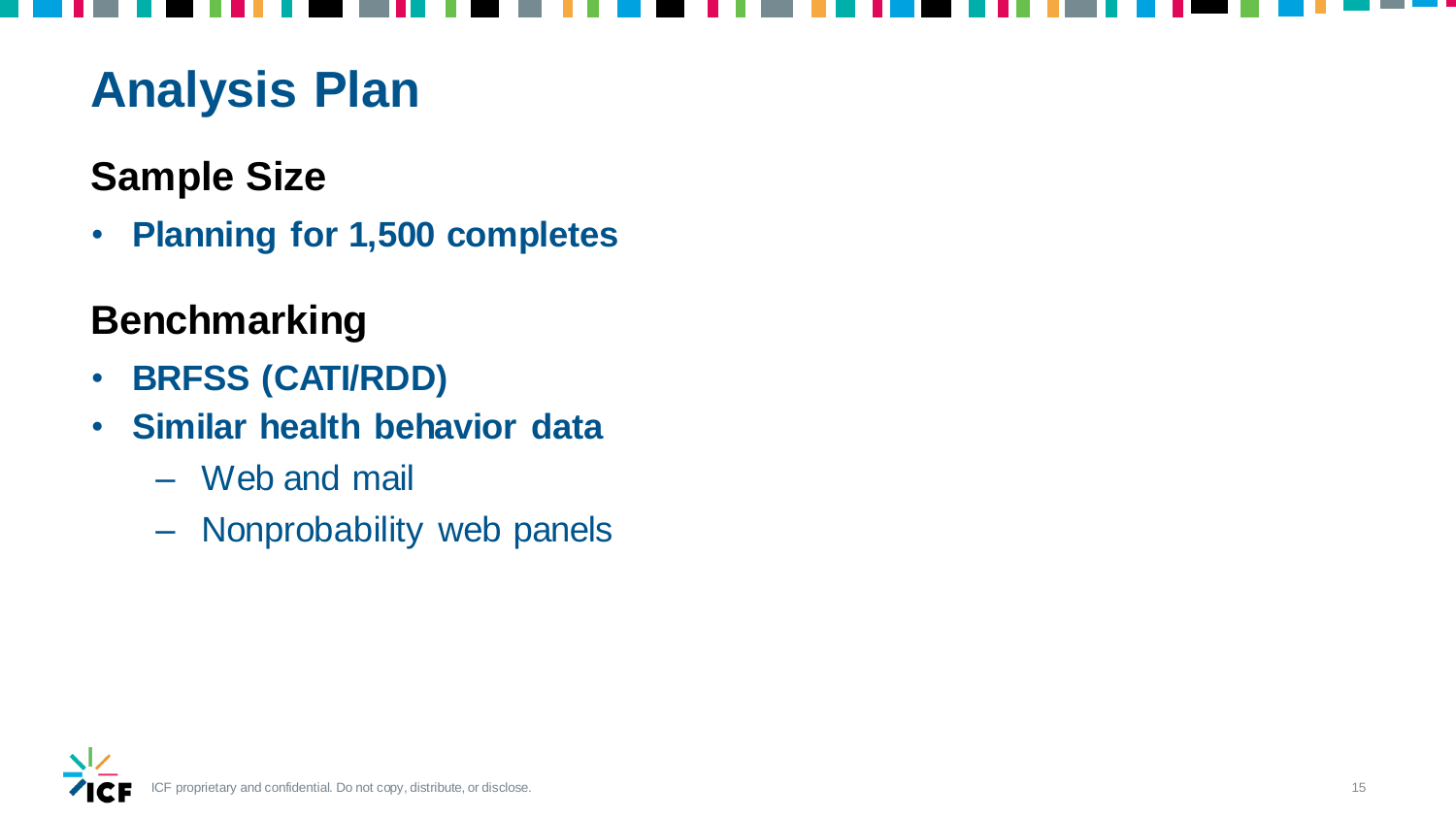## **Future Research**

## **Test using probability sample**

## **Utilize time-lapse geo-location tracking of panel members**

- Geo-Tracking all panel members who grant permission
	- Targeting respondents who:
		- Visit fast food restaurants at least x times/week
		- Visit hospital or health care provider weekly